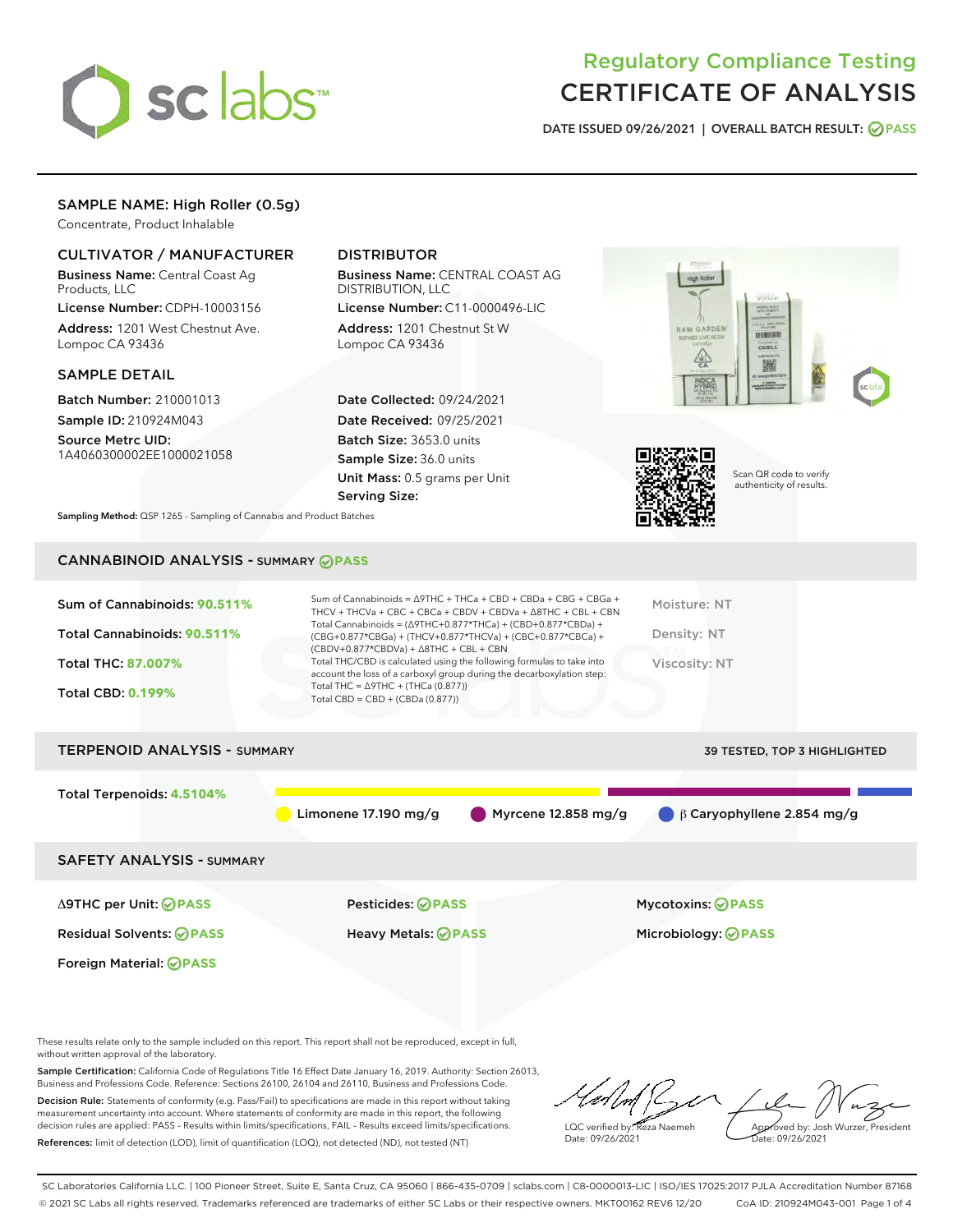



HIGH ROLLER (0.5G) | DATE ISSUED 09/26/2021 | OVERALL BATCH RESULT: @ PASS

#### CANNABINOID TEST RESULTS - 09/26/2021 2 PASS

Tested by high-performance liquid chromatography with diode-array detection (HPLC-DAD). **Method:** QSP 1157 - Analysis of Cannabinoids by HPLC-DAD

#### TOTAL CANNABINOIDS: **90.511%**

Total Cannabinoids (Total THC) + (Total CBD) + (Total CBG) + (Total THCV) + (Total CBC) + (Total CBDV) + ∆8THC + CBL + CBN

TOTAL THC: **87.007%** Total THC (∆9THC+0.877\*THCa)

TOTAL CBD: **0.199%**

Total CBD (CBD+0.877\*CBDa)

TOTAL CBG: 2.535% Total CBG (CBG+0.877\*CBGa)

TOTAL THCV: 0.4% Total THCV (THCV+0.877\*THCVa)

TOTAL CBC: ND Total CBC (CBC+0.877\*CBCa)

TOTAL CBDV: ND Total CBDV (CBDV+0.877\*CBDVa)

| <b>COMPOUND</b>            | LOD/LOQ<br>(mg/g) | <b>MEASUREMENT</b><br><b>UNCERTAINTY</b><br>(mg/g) | <b>RESULT</b><br>(mg/g) | <b>RESULT</b><br>(%) |
|----------------------------|-------------------|----------------------------------------------------|-------------------------|----------------------|
| <b>A9THC</b>               | 0.06 / 0.26       | ±29.930                                            | 870.07                  | 87.007               |
| <b>CBG</b>                 | 0.06/0.19         | ±0.999                                             | 25.35                   | 2.535                |
| <b>THCV</b>                | 0.1 / 0.2         | ±0.20                                              | 4.0                     | 0.40                 |
| <b>CBN</b>                 | 0.1/0.3           | ±0.13                                              | 2.0                     | 0.20                 |
| <b>CBD</b>                 | 0.07/0.29         | ±0.092                                             | 1.99                    | 0.199                |
| $\triangle$ 8THC           | 0.1 / 0.4         | ±0.14                                              | 1.7                     | 0.17                 |
| <b>THCa</b>                | 0.05/0.14         | N/A                                                | <b>ND</b>               | <b>ND</b>            |
| <b>THCVa</b>               | 0.07/0.20         | N/A                                                | <b>ND</b>               | <b>ND</b>            |
| <b>CBDa</b>                | 0.02/0.19         | N/A                                                | <b>ND</b>               | <b>ND</b>            |
| <b>CBDV</b>                | 0.04 / 0.15       | N/A                                                | <b>ND</b>               | <b>ND</b>            |
| <b>CBDVa</b>               | 0.03/0.53         | N/A                                                | <b>ND</b>               | <b>ND</b>            |
| <b>CBGa</b>                | 0.1/0.2           | N/A                                                | <b>ND</b>               | <b>ND</b>            |
| <b>CBL</b>                 | 0.06 / 0.24       | N/A                                                | <b>ND</b>               | <b>ND</b>            |
| <b>CBC</b>                 | 0.2 / 0.5         | N/A                                                | <b>ND</b>               | <b>ND</b>            |
| <b>CBCa</b>                | 0.07/0.28         | N/A                                                | <b>ND</b>               | <b>ND</b>            |
| <b>SUM OF CANNABINOIDS</b> |                   |                                                    | 905.11 mg/g             | 90.511%              |

#### **UNIT MASS: 0.5 grams per Unit**

| ∆9THC per Unit                        | 1120 per-package limit     | 435.04 mg/unit<br><b>PASS</b> |
|---------------------------------------|----------------------------|-------------------------------|
| <b>Total THC per Unit</b>             |                            | 435.04 mg/unit                |
| <b>CBD per Unit</b>                   |                            | $1.00$ mg/unit                |
| <b>Total CBD per Unit</b>             |                            | $1.00$ mg/unit                |
| Sum of Cannabinoids<br>per Unit       |                            | 452.56 mg/unit                |
| <b>Total Cannabinoids</b><br>per Unit |                            | 452.52 mg/unit                |
| <b>MOISTURE TEST RESULT</b>           | <b>DENSITY TEST RESULT</b> | <b>VISCOSITY TEST RESULT</b>  |

Not Tested

Not Tested

Not Tested

#### TERPENOID TEST RESULTS - 09/26/2021

Terpene analysis utilizing gas chromatography-flame ionization detection (GC-FID). **Method:** QSP 1192 - Analysis of Terpenoids by GC-FID

| <b>COMPOUND</b>         | LOD/LOQ<br>(mg/g) | <b>MEASUREMENT</b><br><b>UNCERTAINTY</b><br>(mg/g) | <b>RESULT</b><br>(mg/g)                         | <b>RESULT</b><br>(%) |
|-------------------------|-------------------|----------------------------------------------------|-------------------------------------------------|----------------------|
| Limonene                | 0.005 / 0.016     | ±0.2458                                            | 17.190                                          | 1.7190               |
| <b>Myrcene</b>          | 0.008 / 0.025     | ±0.1659                                            | 12.858                                          | 1.2858               |
| $\beta$ Caryophyllene   | 0.004 / 0.012     | ±0.1016                                            | 2.854                                           | 0.2854               |
| $\beta$ Pinene          | 0.004 / 0.014     | ±0.0264                                            | 2.299                                           | 0.2299               |
| Linalool                | 0.009 / 0.032     | ±0.0771                                            | 2.029                                           | 0.2029               |
| Terpinolene             | 0.008 / 0.026     | ±0.0410                                            | 2.000                                           | 0.2000               |
| $\alpha$ Pinene         | 0.005 / 0.017     | ±0.0118                                            | 1.371                                           | 0.1371               |
| Fenchol                 | 0.010 / 0.034     | ±0.0340                                            | 0.878                                           | 0.0878               |
| Ocimene                 | 0.011 / 0.038     | ±0.0277                                            | 0.862                                           | 0.0862               |
| $\alpha$ Humulene       | 0.009 / 0.029     | ±0.0231                                            | 0.720                                           | 0.0720               |
| Terpineol               | 0.016 / 0.055     | ±0.0276                                            | 0.449                                           | 0.0449               |
| Camphene                | 0.005 / 0.015     | ±0.0036                                            | 0.315                                           | 0.0315               |
| $\alpha$ Bisabolol      | 0.008 / 0.026     | ±0.0151                                            | 0.282                                           | 0.0282               |
| trans-ß-Farnesene       | 0.008 / 0.025     | ±0.0098                                            | 0.275                                           | 0.0275               |
| Borneol                 | 0.005 / 0.016     | ±0.0062                                            | 0.148                                           | 0.0148               |
| Valencene               | 0.009 / 0.030     | ±0.0085                                            | 0.123                                           | 0.0123               |
| Fenchone                | 0.009 / 0.028     | ±0.0027                                            | 0.093                                           | 0.0093               |
| $\alpha$ Phellandrene   | 0.006 / 0.020     | ±0.0011                                            | 0.078                                           | 0.0078               |
| $\alpha$ Terpinene      | 0.005 / 0.017     | ±0.0009                                            | 0.061                                           | 0.0061               |
| 3 Carene                | 0.005 / 0.018     | ±0.0008                                            | 0.055                                           | 0.0055               |
| $\gamma$ Terpinene      | 0.006 / 0.018     | ±0.0009                                            | 0.051                                           | 0.0051               |
| Geraniol                | 0.002 / 0.007     | ±0.0018                                            | 0.042                                           | 0.0042               |
| Nerolidol               | 0.009 / 0.028     | ±0.0025                                            | 0.039                                           | 0.0039               |
| Citronellol             | 0.003 / 0.010     | ±0.0016                                            | 0.032                                           | 0.0032               |
| Sabinene                | 0.004 / 0.014     | N/A                                                | <loq< th=""><th><loq< th=""></loq<></th></loq<> | <loq< th=""></loq<>  |
| p-Cymene                | 0.005 / 0.016     | N/A                                                | <loq< th=""><th><loq< th=""></loq<></th></loq<> | <loq< th=""></loq<>  |
| Nerol                   | 0.003 / 0.011     | N/A                                                | <loq< th=""><th><loq< th=""></loq<></th></loq<> | <loq< th=""></loq<>  |
| Caryophyllene<br>Oxide  | 0.010 / 0.033     | N/A                                                | <loq< th=""><th><loq< th=""></loq<></th></loq<> | <loq< th=""></loq<>  |
| Guaiol                  | 0.009 / 0.030     | N/A                                                | <loq< th=""><th><loq< th=""></loq<></th></loq<> | <loq< th=""></loq<>  |
| Eucalyptol              | 0.006 / 0.018     | N/A                                                | <b>ND</b>                                       | <b>ND</b>            |
| Sabinene Hydrate        | 0.006 / 0.022     | N/A                                                | ND                                              | ND                   |
| (-)-Isopulegol          | 0.005 / 0.016     | N/A                                                | ND                                              | ND                   |
| Camphor                 | 0.006 / 0.019     | N/A                                                | <b>ND</b>                                       | ND                   |
| Isoborneol              | 0.004 / 0.012     | N/A                                                | <b>ND</b>                                       | <b>ND</b>            |
| Menthol                 | 0.008 / 0.025     | N/A                                                | ND                                              | ND                   |
| R-(+)-Pulegone          | 0.003 / 0.011     | N/A                                                | ND                                              | ND                   |
| <b>Geranyl Acetate</b>  | 0.004 / 0.014     | N/A                                                | <b>ND</b>                                       | ND                   |
| $\alpha$ Cedrene        | 0.005 / 0.016     | N/A                                                | ND                                              | ND                   |
| Cedrol                  | 0.008 / 0.027     | N/A                                                | <b>ND</b>                                       | ND                   |
| <b>TOTAL TERPENOIDS</b> |                   | 45.104 mg/g                                        | 4.5104%                                         |                      |

SC Laboratories California LLC. | 100 Pioneer Street, Suite E, Santa Cruz, CA 95060 | 866-435-0709 | sclabs.com | C8-0000013-LIC | ISO/IES 17025:2017 PJLA Accreditation Number 87168 © 2021 SC Labs all rights reserved. Trademarks referenced are trademarks of either SC Labs or their respective owners. MKT00162 REV6 12/20 CoA ID: 210924M043-001 Page 2 of 4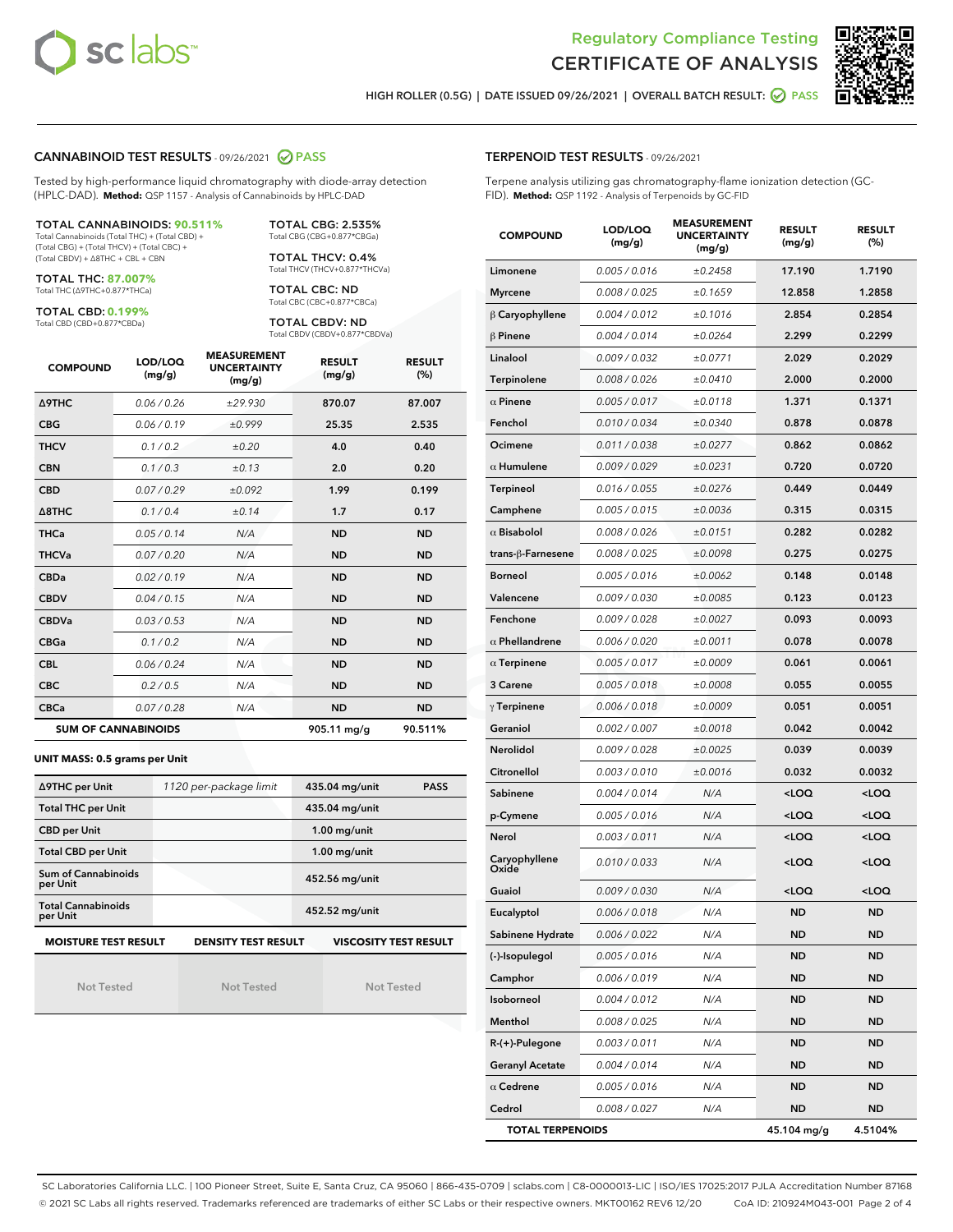



HIGH ROLLER (0.5G) | DATE ISSUED 09/26/2021 | OVERALL BATCH RESULT:  $\bigcirc$  PASS

# CATEGORY 1 PESTICIDE TEST RESULTS - 09/26/2021 2 PASS

Pesticide and plant growth regulator analysis utilizing high-performance liquid chromatography-mass spectrometry (HPLC-MS) or gas chromatography-mass spectrometry (GC-MS). \*GC-MS utilized where indicated. **Method:** QSP 1212 - Analysis of Pesticides and Mycotoxins by LC-MS or QSP 1213 - Analysis of Pesticides by GC-MS

| <b>COMPOUND</b>             | LOD/LOQ<br>$(\mu g/g)$ | <b>ACTION</b><br><b>LIMIT</b><br>$(\mu g/g)$ | <b>MEASUREMENT</b><br><b>UNCERTAINTY</b><br>$(\mu g/g)$ | <b>RESULT</b><br>$(\mu g/g)$ | <b>RESULT</b> |
|-----------------------------|------------------------|----------------------------------------------|---------------------------------------------------------|------------------------------|---------------|
| Aldicarb                    | 0.03 / 0.08            | $\geq$ LOD                                   | N/A                                                     | <b>ND</b>                    | <b>PASS</b>   |
| Carbofuran                  | 0.02 / 0.05            | $>$ LOD                                      | N/A                                                     | <b>ND</b>                    | <b>PASS</b>   |
| Chlordane*                  | 0.03 / 0.08            | $\ge$ LOD                                    | N/A                                                     | <b>ND</b>                    | <b>PASS</b>   |
| Chlorfenapyr*               | 0.03/0.10              | $>$ LOD                                      | N/A                                                     | <b>ND</b>                    | <b>PASS</b>   |
| Chlorpyrifos                | 0.02 / 0.06            | ≥ LOD                                        | N/A                                                     | <b>ND</b>                    | <b>PASS</b>   |
| Coumaphos                   | 0.02 / 0.07            | $\ge$ LOD                                    | N/A                                                     | <b>ND</b>                    | <b>PASS</b>   |
| Daminozide                  | 0.02 / 0.07            | $\geq$ LOD                                   | N/A                                                     | <b>ND</b>                    | <b>PASS</b>   |
| <b>DDVP</b><br>(Dichlorvos) | 0.03/0.09              | $\geq$ LOD                                   | N/A                                                     | <b>ND</b>                    | <b>PASS</b>   |
| Dimethoate                  | 0.03 / 0.08            | $>$ LOD                                      | N/A                                                     | <b>ND</b>                    | <b>PASS</b>   |
| Ethoprop(hos)               | 0.03/0.10              | $\ge$ LOD                                    | N/A                                                     | <b>ND</b>                    | <b>PASS</b>   |
| Etofenprox                  | 0.02 / 0.06            | $>$ LOD                                      | N/A                                                     | <b>ND</b>                    | <b>PASS</b>   |
| Fenoxycarb                  | 0.03 / 0.08            | $\geq$ LOD                                   | N/A                                                     | <b>ND</b>                    | <b>PASS</b>   |
| Fipronil                    | 0.03/0.08              | $>$ LOD                                      | N/A                                                     | <b>ND</b>                    | <b>PASS</b>   |
| Imazalil                    | 0.02 / 0.06            | $\geq$ LOD                                   | N/A                                                     | <b>ND</b>                    | <b>PASS</b>   |
| <b>Methiocarb</b>           | 0.02 / 0.07            | $\ge$ LOD                                    | N/A                                                     | <b>ND</b>                    | <b>PASS</b>   |
| Methyl<br>parathion         | 0.03/0.10              | $\geq$ LOD                                   | N/A                                                     | <b>ND</b>                    | <b>PASS</b>   |
| <b>Mevinphos</b>            | 0.03/0.09              | $>$ LOD                                      | N/A                                                     | <b>ND</b>                    | <b>PASS</b>   |
| Paclobutrazol               | 0.02 / 0.05            | $\geq$ LOD                                   | N/A                                                     | <b>ND</b>                    | <b>PASS</b>   |
| Propoxur                    | 0.03/0.09              | $\ge$ LOD                                    | N/A                                                     | <b>ND</b>                    | <b>PASS</b>   |
| Spiroxamine                 | 0.03 / 0.08            | $\ge$ LOD                                    | N/A                                                     | <b>ND</b>                    | <b>PASS</b>   |
| Thiacloprid                 | 0.03/0.10              | $\geq$ LOD                                   | N/A                                                     | <b>ND</b>                    | <b>PASS</b>   |

#### CATEGORY 2 PESTICIDE TEST RESULTS - 09/26/2021 @ PASS

| <b>COMPOUND</b>          | LOD/LOQ<br>$(\mu g/g)$ | <b>ACTION</b><br>LIMIT<br>$(\mu g/g)$ | <b>MEASUREMENT</b><br><b>UNCERTAINTY</b><br>$(\mu g/g)$ | <b>RESULT</b><br>$(\mu g/g)$ | <b>RESULT</b> |
|--------------------------|------------------------|---------------------------------------|---------------------------------------------------------|------------------------------|---------------|
| Abamectin                | 0.03/0.10              | 0.1                                   | N/A                                                     | <b>ND</b>                    | <b>PASS</b>   |
| Acephate                 | 0.02/0.07              | 0.1                                   | N/A                                                     | <b>ND</b>                    | <b>PASS</b>   |
| Acequinocyl              | 0.02/0.07              | 0.1                                   | N/A                                                     | <b>ND</b>                    | <b>PASS</b>   |
| Acetamiprid              | 0.02/0.05              | 0.1                                   | N/A                                                     | <b>ND</b>                    | <b>PASS</b>   |
| Azoxystrobin             | 0.02/0.07              | 0.1                                   | N/A                                                     | <b>ND</b>                    | <b>PASS</b>   |
| <b>Bifenazate</b>        | 0.01 / 0.04            | 0.1                                   | N/A                                                     | <b>ND</b>                    | <b>PASS</b>   |
| <b>Bifenthrin</b>        | 0.02/0.05              | 3                                     | N/A                                                     | <b>ND</b>                    | <b>PASS</b>   |
| <b>Boscalid</b>          | 0.03/0.09              | 0.1                                   | N/A                                                     | <b>ND</b>                    | <b>PASS</b>   |
| Captan                   | 0.19/0.57              | 0.7                                   | N/A                                                     | <b>ND</b>                    | <b>PASS</b>   |
| Carbaryl                 | 0.02/0.06              | 0.5                                   | N/A                                                     | <b>ND</b>                    | <b>PASS</b>   |
| Chlorantranilip-<br>role | 0.04/0.12              | 10                                    | N/A                                                     | <b>ND</b>                    | <b>PASS</b>   |
| Clofentezine             | 0.03/0.09              | 0.1                                   | N/A                                                     | <b>ND</b>                    | <b>PASS</b>   |

| <b>CATEGORY 2 PESTICIDE TEST RESULTS</b> - 09/26/2021 continued |
|-----------------------------------------------------------------|
|-----------------------------------------------------------------|

| <b>COMPOUND</b>               | LOD/LOQ<br>(µg/g) | <b>ACTION</b><br>LIMIT<br>(µg/g) | <b>MEASUREMENT</b><br><b>UNCERTAINTY</b><br>(µg/g) | <b>RESULT</b><br>(µg/g) | <b>RESULT</b> |
|-------------------------------|-------------------|----------------------------------|----------------------------------------------------|-------------------------|---------------|
| Cyfluthrin                    | 0.12 / 0.38       | $\overline{c}$                   | N/A                                                | <b>ND</b>               | <b>PASS</b>   |
| Cypermethrin                  | 0.11/0.32         | 1                                | N/A                                                | <b>ND</b>               | <b>PASS</b>   |
| Diazinon                      | 0.02 / 0.05       | 0.1                              | N/A                                                | <b>ND</b>               | <b>PASS</b>   |
| Dimethomorph                  | 0.03 / 0.09       | 2                                | N/A                                                | <b>ND</b>               | <b>PASS</b>   |
| Etoxazole                     | 0.02 / 0.06       | 0.1                              | N/A                                                | <b>ND</b>               | <b>PASS</b>   |
| Fenhexamid                    | 0.03 / 0.09       | 0.1                              | N/A                                                | <b>ND</b>               | <b>PASS</b>   |
| Fenpyroximate                 | 0.02 / 0.06       | 0.1                              | N/A                                                | <b>ND</b>               | <b>PASS</b>   |
| Flonicamid                    | 0.03 / 0.10       | 0.1                              | N/A                                                | <b>ND</b>               | <b>PASS</b>   |
| Fludioxonil                   | 0.03 / 0.10       | 0.1                              | N/A                                                | <b>ND</b>               | <b>PASS</b>   |
| Hexythiazox                   | 0.02 / 0.07       | 0.1                              | N/A                                                | <b>ND</b>               | <b>PASS</b>   |
| Imidacloprid                  | 0.04 / 0.11       | 5                                | N/A                                                | <b>ND</b>               | <b>PASS</b>   |
| Kresoxim-methyl               | 0.02 / 0.07       | 0.1                              | N/A                                                | <b>ND</b>               | <b>PASS</b>   |
| Malathion                     | 0.03 / 0.09       | 0.5                              | N/A                                                | <b>ND</b>               | <b>PASS</b>   |
| Metalaxyl                     | 0.02 / 0.07       | 2                                | N/A                                                | <b>ND</b>               | <b>PASS</b>   |
| Methomyl                      | 0.03 / 0.10       | $\mathcal{I}$                    | N/A                                                | <b>ND</b>               | <b>PASS</b>   |
| Myclobutanil                  | 0.03 / 0.09       | 0.1                              | N/A                                                | <b>ND</b>               | <b>PASS</b>   |
| Naled                         | 0.02 / 0.07       | 0.1                              | N/A                                                | <b>ND</b>               | <b>PASS</b>   |
| Oxamyl                        | 0.04 / 0.11       | 0.5                              | N/A                                                | <b>ND</b>               | <b>PASS</b>   |
| Pentachloronitro-<br>benzene* | 0.03 / 0.09       | 0.1                              | N/A                                                | <b>ND</b>               | <b>PASS</b>   |
| Permethrin                    | 0.04 / 0.12       | 0.5                              | N/A                                                | <b>ND</b>               | <b>PASS</b>   |
| Phosmet                       | 0.03 / 0.10       | 0.1                              | N/A                                                | <b>ND</b>               | <b>PASS</b>   |
| Piperonylbu-<br>toxide        | 0.02 / 0.07       | 3                                | N/A                                                | <b>ND</b>               | <b>PASS</b>   |
| Prallethrin                   | 0.03 / 0.08       | 0.1                              | N/A                                                | <b>ND</b>               | <b>PASS</b>   |
| Propiconazole                 | 0.02 / 0.07       | 0.1                              | N/A                                                | <b>ND</b>               | <b>PASS</b>   |
| Pyrethrins                    | 0.04 / 0.12       | 0.5                              | N/A                                                | <b>ND</b>               | <b>PASS</b>   |
| Pyridaben                     | 0.02 / 0.07       | 0.1                              | N/A                                                | <b>ND</b>               | <b>PASS</b>   |
| Spinetoram                    | 0.02 / 0.07       | 0.1                              | N/A                                                | <b>ND</b>               | <b>PASS</b>   |
| Spinosad                      | 0.02 / 0.07       | 0.1                              | N/A                                                | <b>ND</b>               | <b>PASS</b>   |
| Spiromesifen                  | 0.02 / 0.05       | 0.1                              | N/A                                                | <b>ND</b>               | <b>PASS</b>   |
| Spirotetramat                 | 0.02 / 0.06       | 0.1                              | N/A                                                | ND                      | <b>PASS</b>   |
| Tebuconazole                  | 0.02 / 0.07       | 0.1                              | N/A                                                | <b>ND</b>               | <b>PASS</b>   |
| Thiamethoxam                  | 0.03 / 0.10       | 5                                | N/A                                                | <b>ND</b>               | <b>PASS</b>   |
| Trifloxystrobin               | 0.03 / 0.08       | 0.1                              | N/A                                                | <b>ND</b>               | <b>PASS</b>   |

SC Laboratories California LLC. | 100 Pioneer Street, Suite E, Santa Cruz, CA 95060 | 866-435-0709 | sclabs.com | C8-0000013-LIC | ISO/IES 17025:2017 PJLA Accreditation Number 87168 © 2021 SC Labs all rights reserved. Trademarks referenced are trademarks of either SC Labs or their respective owners. MKT00162 REV6 12/20 CoA ID: 210924M043-001 Page 3 of 4